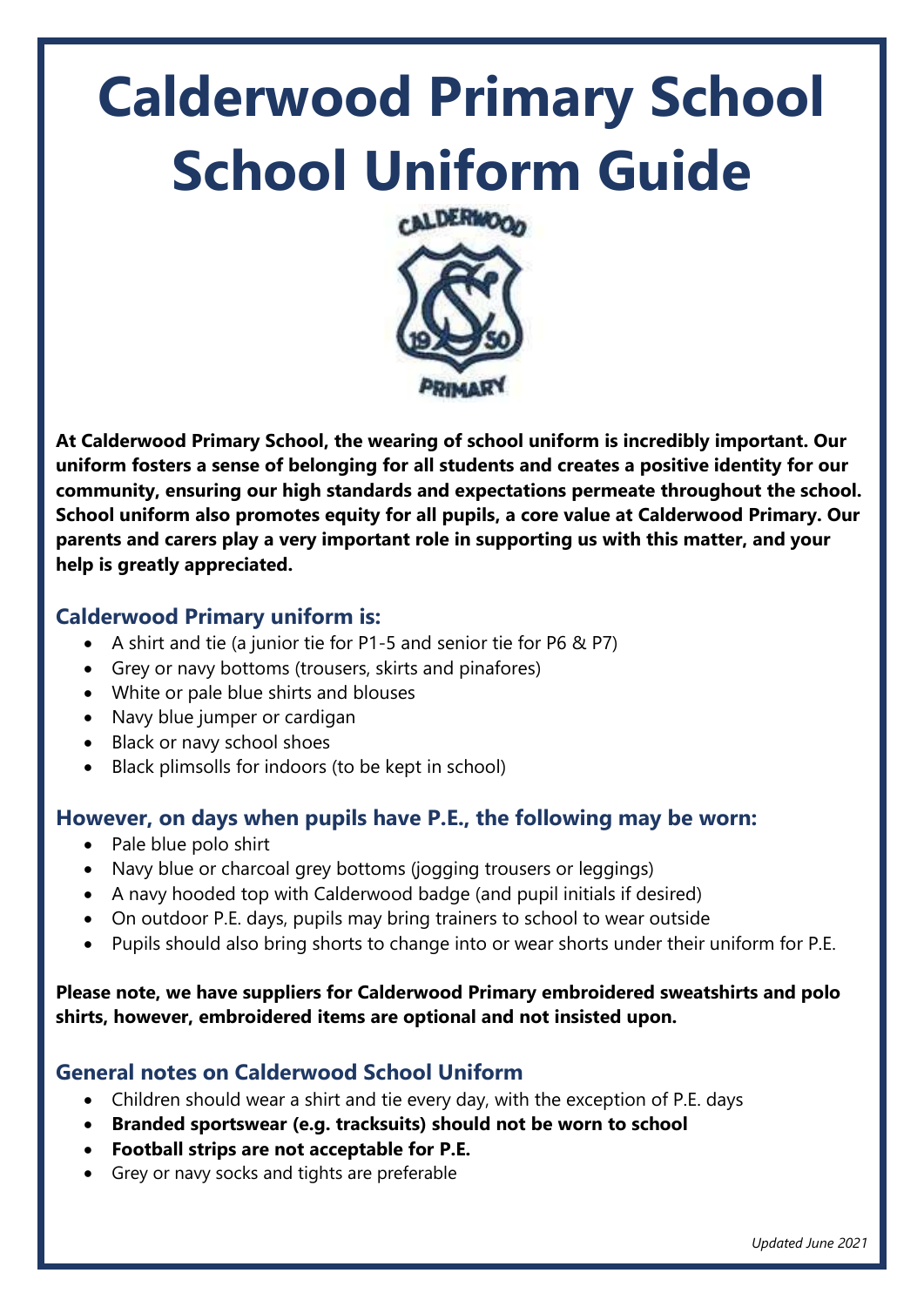# **Where to Buy School Uniform**

**There are now two providers for the Calderwood Primary uniform. Parents and carers should order directly from the suppliers. This provides parents with a greater variety of choice and competitive prices.**

#### **GILMOURS**

- Another option for parents is to purchase from Gilmours Sports.
- The school will also receive commission from ordering uniforms in this way.
- Visit the shop Gilmours Sports Ltd, Unit 3 24 Clark Street, Paisley, PA3 1RB
- They can also be found at [www.schoolwearmadeeasy.com](http://www.schoolwearmadeeasy.com/)

#### **MY CLOTHING LIMITED**

- Online<https://myclothing.com/>
- The school will receive 5% commission on embroidered items.
- As there are many schools using this service, it is important to note that the online ordering service can be very busy at peak times and to take this into consideration when you need to order new items for your child. In other words - don't leave it until the last minute and you won't be disappointed!

Links to both suppliers can be found on our website: **[http://www.calderwood-pri.s-lanark.sch.uk](http://www.calderwood-pri.s-lanark.sch.uk/)**

# **HOODED TOPS FOR P.E.**

There are a number of local businesses who will supply hooded sweatshirts with our school badge and your child's initials printed on them. Our Parent Council have identified some of these businesses for you to choose from. For more information about suppliers of Calderwood-badged hooded tops, please see our Parent Council Facebook page (or contact them directly through the school).

**Please remember that the hooded sweatshirts must be navy blue and should not have ties at the neck (from the hood) for safety reasons.**



# **SCHOOL TIES**

School ties can be purchased from the school office. Please order your tie through ParentPay. Ties will then be sent home with pupils in schoolbags. School ties cost £5 each.

Please note that new P1 pupils are given a **FREE** school tie as a gift from our Parent Council.